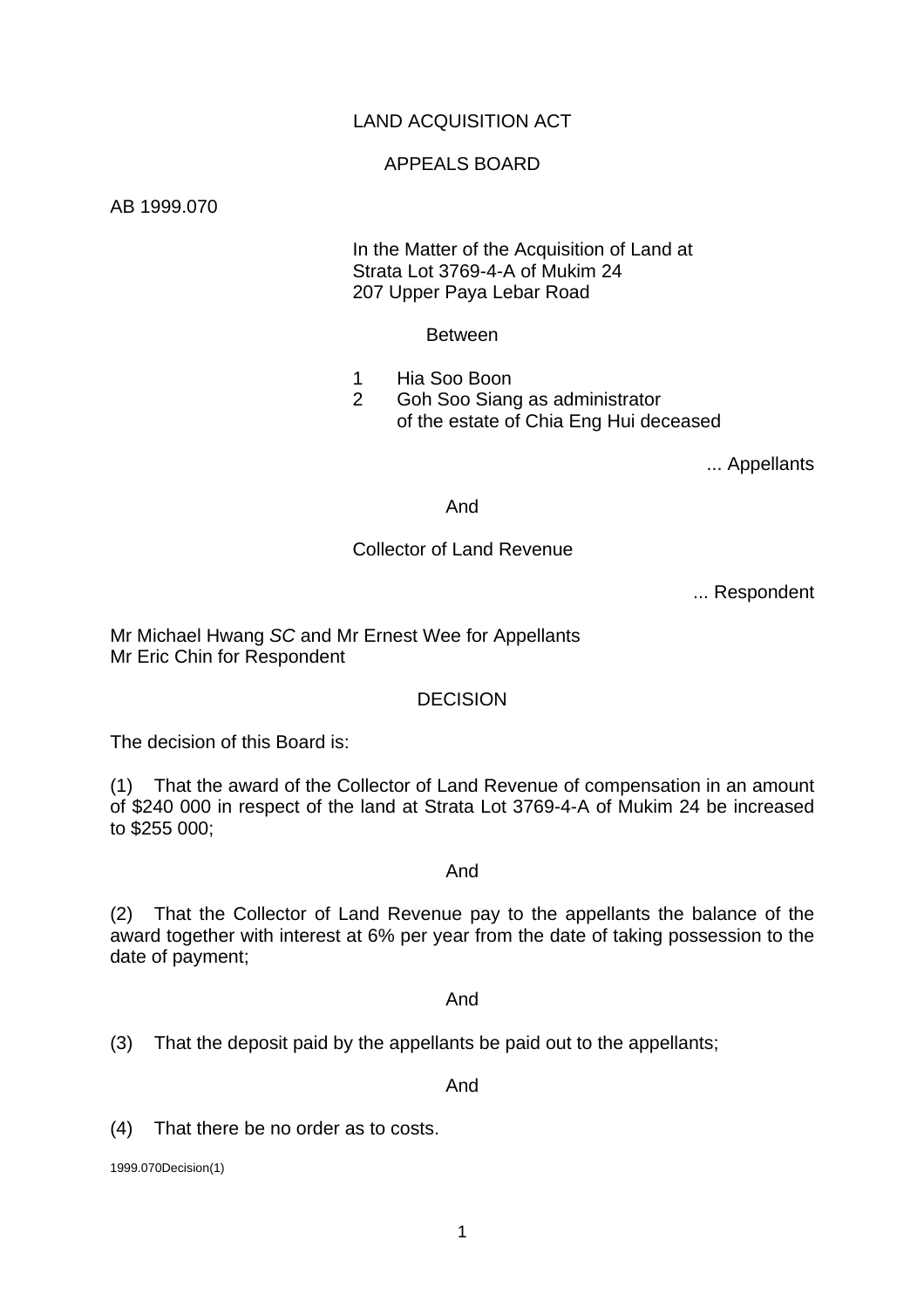## BRIEF STATEMENT OF REASONS

The reasons for the Decision/Order are:

# *Appeal*

(1) On 10 December 1998 ("acquisition date") a notification was published in the *Gazette* of a declaration made under s 5 of the Land Acquisition Act ("s 5 declaration") that the land at Strata Lot 3769-4-A of Mukim 24 ("acquired land") was required for a public purpose. The appellants were then the proprietors of the acquired land for an estate in fee simple and are persons interested.

(2) For the purpose of the inquiry held under s 10 the appellants submitted a claim of \$500 000 for compensation. The respondent ("Collector") found that the market value as at the acquisition date was \$240 000 and that this was not higher than as at 1 January 1995 and on 9 April 1999 he made an award of compensation in that amount.

(3) The appellants appeal against the award on the ground that the Collector has erred in his determination of the market value of the acquired land. In this appeal they claim compensation of \$406 000.

# *Acquired Land*

(4) The acquired land comprised a flat at 207 Upper Paya Lebar Road which was on the 1st Storey of the front block of Elling Court together with a 1/15 share of the common property on Lot 3769. A description of Elling Court and Lot 3769 is given in the Brief Statement of Reasons in the Decision in AB 1999.069 dated 26 October 2002 ("Decision in AB 1999.069") to which reference should be made. The whole of Lot 3769 has also been acquired together with the acquired land.

(5) The parties agreed that the evidence adduced at the hearing of the appeal in AB 69/1999 might be used as evidence in this appeal and reference should also be made to the Decision in AB 1999.069 for such evidence, findings of fact and the reasons as are relevant to this appeal.

## *Compensation*

(6) Section 33 of the Act provides:

(1) In determining the amount of compensation to be awarded for land acquired under this Act, the Board shall ... take into consideration the following matters and no others:

- (a) the market value
	- $(i)$  ...

(C) as at 1st January 1995 in respect of land acquired on or after 27th September 1995;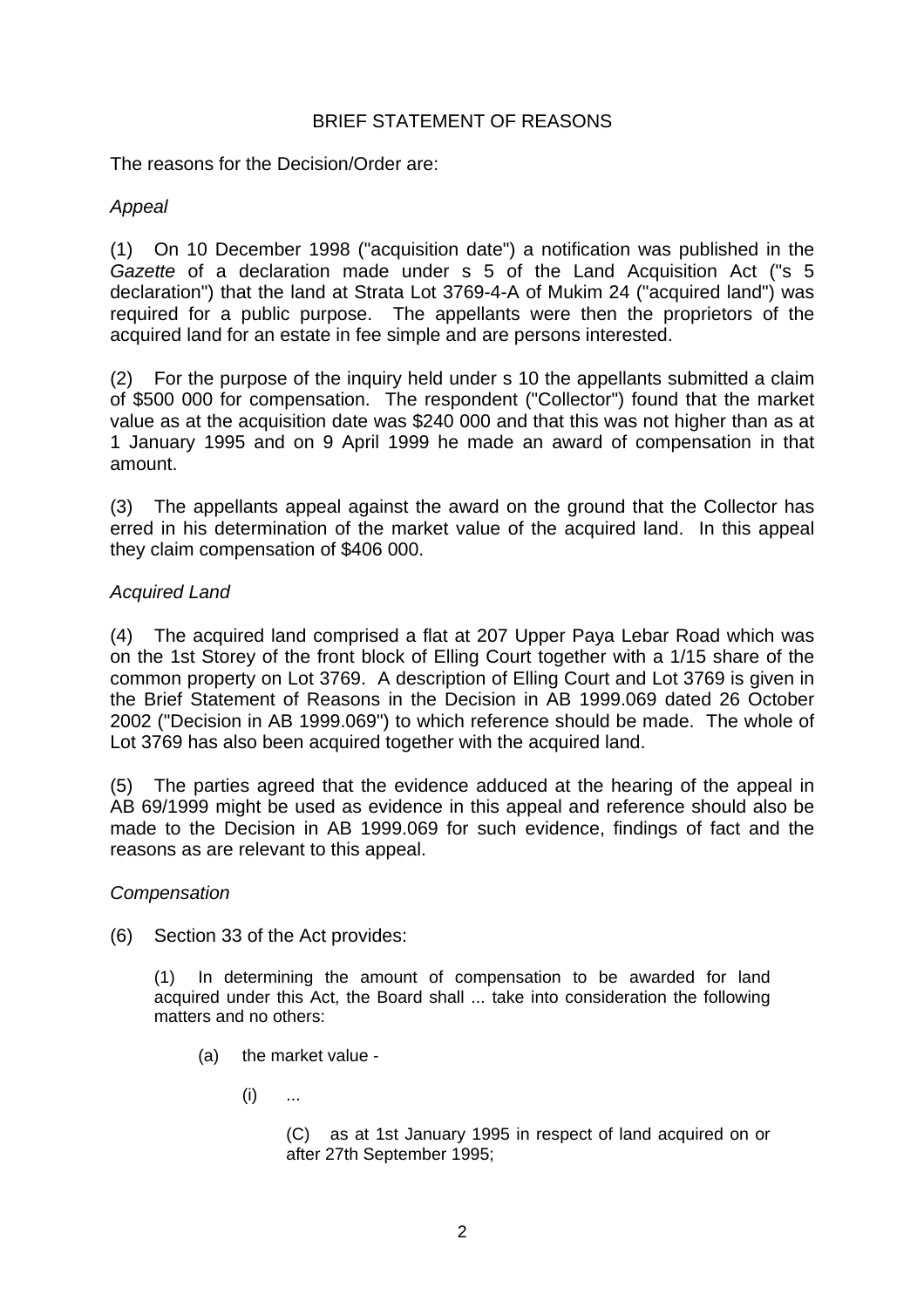(ii) as at the date of publication of the notification under section 3(1) if the notification is, within 6 months from the date of its publication followed by a declaration under section 5 in respect of the same land or part thereof; or

(iii) as at the date of publication of the declaration made under section 5,

whichever is the lowest ....

No notification under s 3(1) was published. The s 5 declaration was published on 10 December 1998 and it is common ground that the market value as at 10 December 1998 was the lowest and it is the market value of the acquired land as at 10 December 1998 that among other matters has to be taken into consideration in determining the amount of compensation to be awarded.

#### *Market Value*

(a) *273, 273A, 207B Upper Paya Lebar Road ("273", "273A", "207B")* 

(7) This Board has reviewed the evidence in respect of the 273, 273A and 207B transactions and finds as it did in AB 69/1999 that the respective prices at which the properties were sold reflected their then market values. See the Decision in AB 1999.069 at paras (12) and (17) to (23).

(b) *Adjustment for time* 

(8) In the Decision in AB 1999.069 this Board considered the evidence and said at para (16):

On the evidence this Board is not satisfied that an adjustment for time of -10% should be allowed on the basis of PPI.

The Board did not rely on PPI in the circumstances of the case. 273 and 273A were sold in September 1995 and January 1996 for \$300 000 in each case. 207B was sold in November 1996 for \$250 000 and this Board has found that these prices reflected the market values then. 207B was one of the flats in Elling Court. This Board has reviewed the evidence and finds as it did in AB 1999.069 that the base value of 209D a 2nd storey unit is \$285 000.

- (c) *319A Upper Paya Lebar Road ("319A")*
- (9) In the Decision in AB 1999.069 this Board said at para (24):

The appellant relies heavily on her own purchase in April 1999 of 319A Upper Paya Lebar Road ("319A") for which she paid \$465 000. 319A was not at any time at all affected by a road line. It was obviously not a comparable transaction and no inference can be drawn from that transaction or any others in respect of the apartments in the same block as to the probable price or market value of the acquired land as at the acquisition date.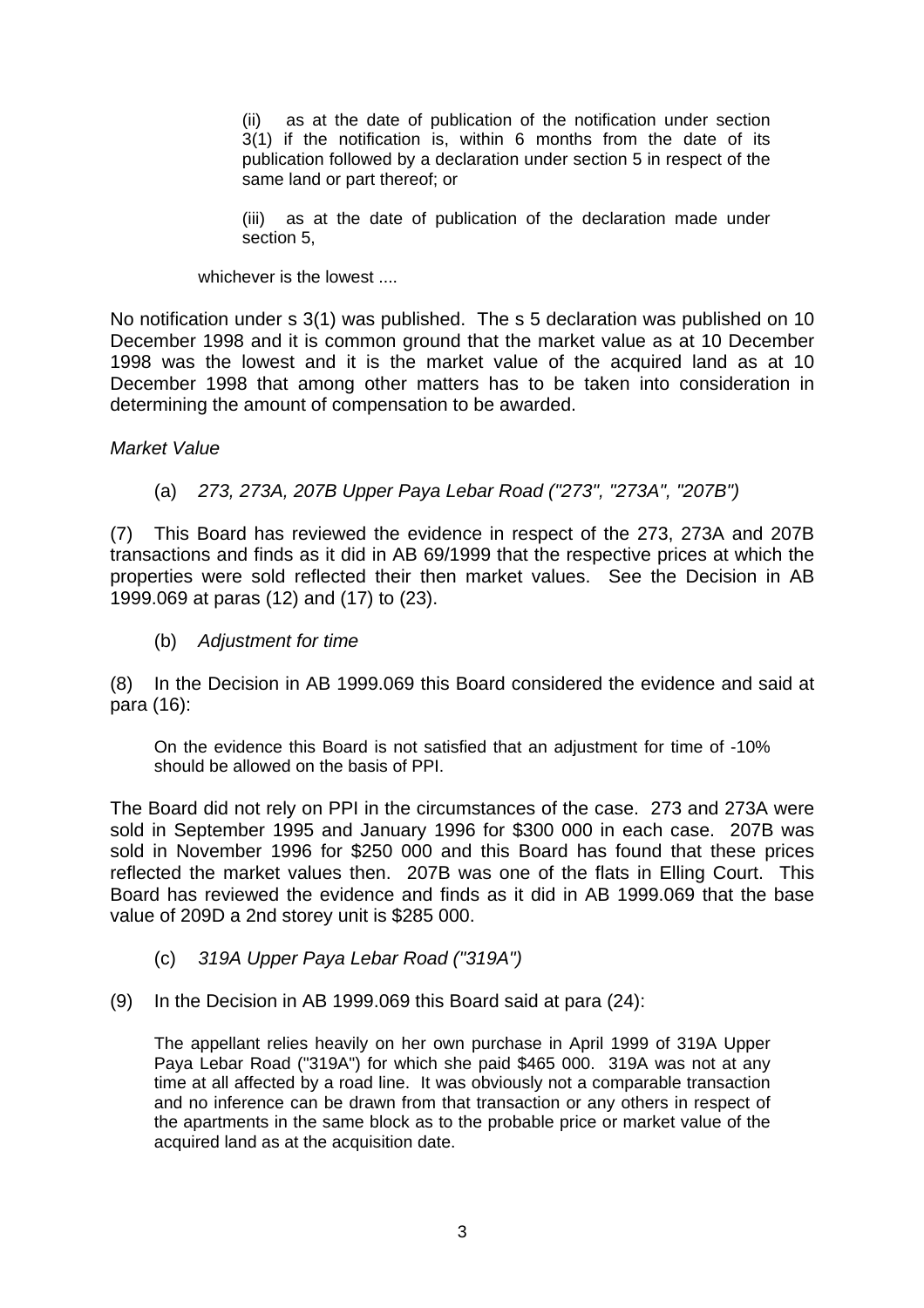Counsel for the appellants submitted that this was an error and that 319A was in fact affected by a road line.

(10) 319A is a unit on the second storey of an apartment building constructed on land at the junction of Quemoy Road and Upper Paya Lebar Road. It is not disputed that at the time of the transaction a road line had been drawn along the boundary of the land abutting Quemoy Road and across part of the open land abutting Upper Paya Lebar Road. The building itself was not affected and there was no evidence that if the road proposal as evidenced by the road line was to be carried into effect then any more than that part of the open land that was adversely affected by the road line would be acquired.

(11) In AB 1999.069 (as in this case) the road line was drawn across the building itself and all the units in the building were adversely affected. There could be no doubt in the mind of anyone proposing to buy a unit in the building that if the road proposal as evidenced by the road line was to be carried into effect then the land would have to be acquired together with the building and all the units in it. This would have had a much greater effect on the price he would be willing to pay for it than in a case where only part of the land is affected by the road line and not the building as in the case of 319A and there was no evidence as to any price adjustment for such difference.

(12) While it was inaccurate in the circumstances to describe 319A as not affected by a road line the inaccuracy was not an error that in any way at all affected the decision of the Board. It may be mentioned in passing that it was the appellant's case in AB 1999.069 that 319A was not affected by a road line and she said in her affidavit that her unit was "not affected by the 1986 road reserve line that affected [her] neighbours in No 207, 207A, 207B, 209, 209A and 209B, which [were] in the block in front of [hers]". "1986 road reserve line" was a reference to the 1983 road line or the 1985 road line both of which were drawn across part of the land at Lot 3769 with the front block on the reserved part of the land but without affecting the rear block where her unit was. "207" was a reference to the acquired land in this appeal.

(13) This Board has reviewed the evidence and is satisfied that the 319A transaction of April 1999 was not a comparable transaction.

(d) *Acquired land* 

(14) The Collector concedes that the base value of the acquired land as at the acquisition date should be revised to \$243 000 following the Decision in AB 1999.069. On the evidence and the facts agreed this Board finds that the base value should be \$245 000. To that will be added \$10 000 for corner unit and windows for a total of \$255 000 and this Board finds that the market value of the acquired land as at the acquisition date was \$255 000.

## *Award*

(15) This Board has taken into consideration the market value of the acquired land as at 10 December 1998 under s 33(1)(a) and determines that the amount of